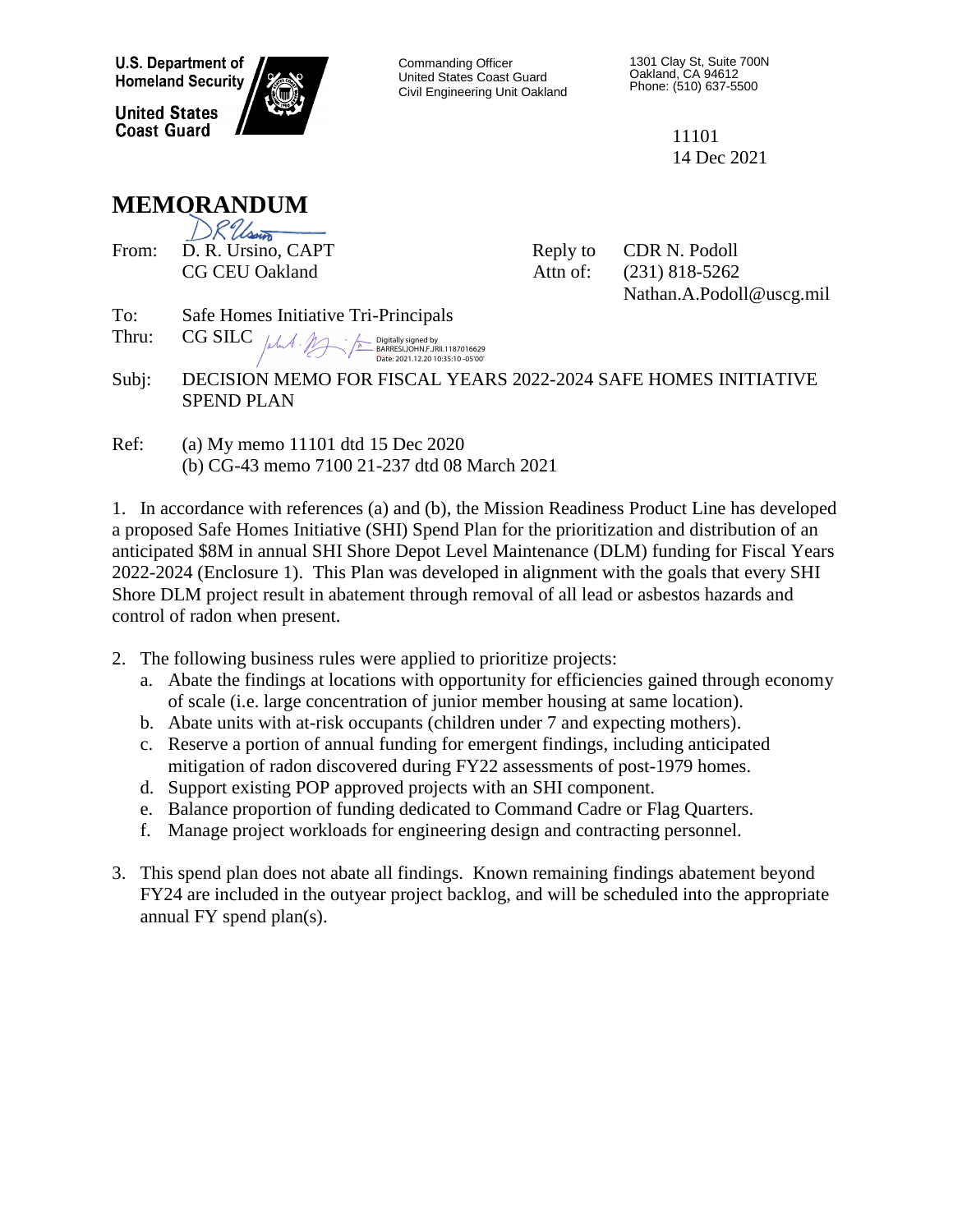## DECISION MEMORANDUM FOR SAFE HOMES 11101<br>INITIATIVE FISCAL YEARS 2022-2024 SPEND PLAN 14 Dec 2021 INITIATIVE FISCAL YEARS 2022-2024 SPEND PLAN

4. I respectfully request concurrence with this Spend Plan. Thank you for your consideration.

| Chief, Office of Civil<br>Engineering (CG-43)               | Chief, Office of Safety and<br><b>Environmental Health</b>                                                | Chief, Housing Policy<br>Division (CG-1333)                         |
|-------------------------------------------------------------|-----------------------------------------------------------------------------------------------------------|---------------------------------------------------------------------|
| Digitally signed by<br>Date: 2021.12.20 16:43:49<br>Approve | $\operatorname{GEBELE.GLENN}$ GEBELE.GLENN GEBELE.CLENN<br>L.1078353216 Date: 2021.12.21 07:35:10 Approve | FREDRICKSON.MELI Digitally signed by<br>SSA.M.1107277230<br>Approve |
| Disapprove                                                  | Disapprove                                                                                                | Disapprove                                                          |

#

Enclosures: (1) FY22-24 SHI Spend Plan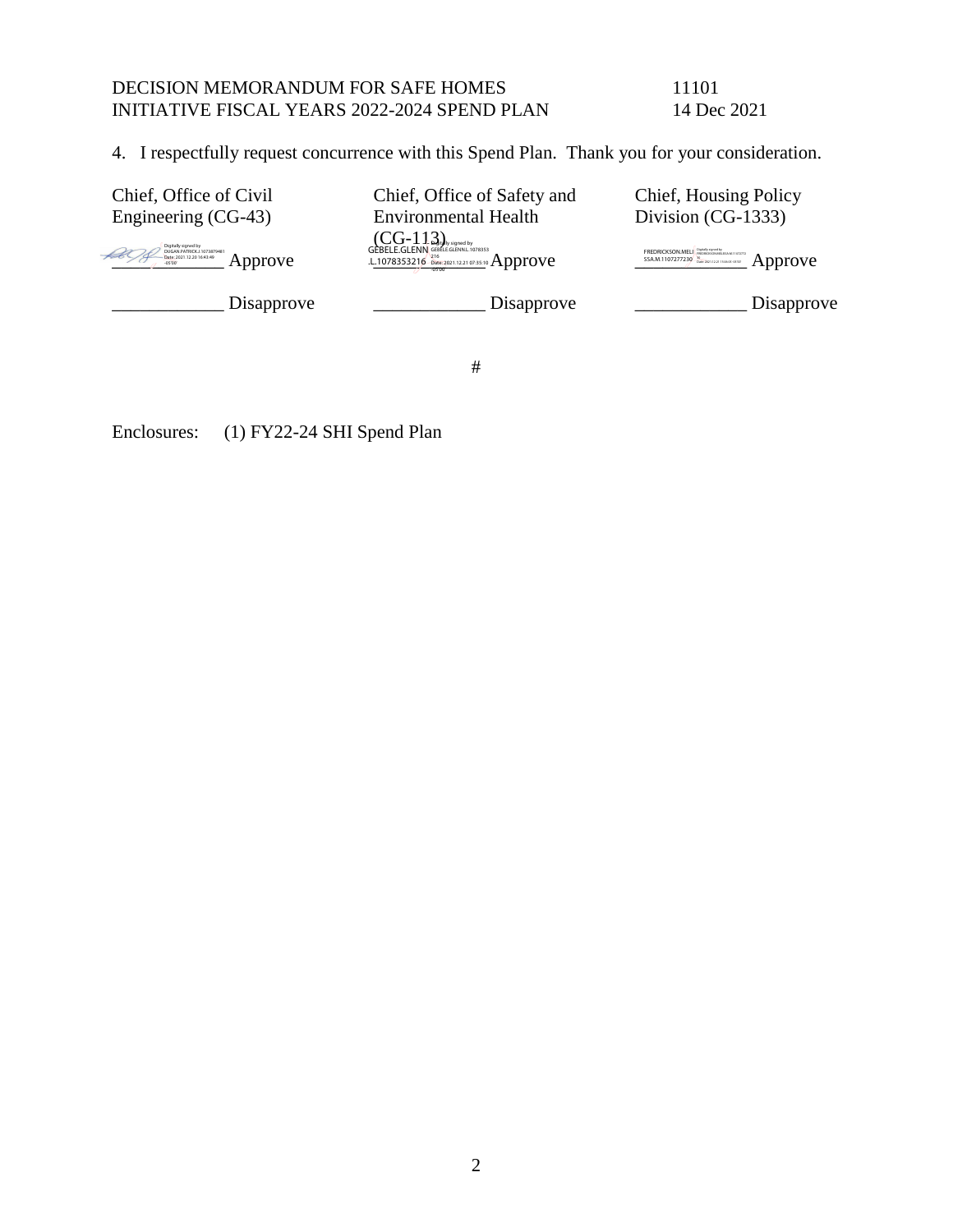| <b>Proposed FY22 SHI Spend Plan</b> |                                                 |            |                                                            |    |                |                      |           |                        |  |  |  |  |  |  |  |  |  |  |  |  |  |  |  |  |  |  |                    |                       |
|-------------------------------------|-------------------------------------------------|------------|------------------------------------------------------------|----|----------------|----------------------|-----------|------------------------|--|--|--|--|--|--|--|--|--|--|--|--|--|--|--|--|--|--|--------------------|-----------------------|
| <b>Project Number</b>               | <b>Benefitting Unit /</b><br><b>Tenant Unit</b> | <b>ATU</b> | <b>Project Description</b>                                 |    | <b>IGE Sum</b> |                      |           |                        |  |  |  |  |  |  |  |  |  |  |  |  |  |  |  |  |  |  | <b>SHI Portion</b> | <b>Executing Unit</b> |
| 4375287                             | <b>Base Ketchikan</b>                           | 31         | <b>SHI Base Ketchikan Abate Lead Paint CO Quarters</b>     | \$ | 416,000        | \$                   | 416,000   | <b>CEU Juneau</b>      |  |  |  |  |  |  |  |  |  |  |  |  |  |  |  |  |  |  |                    |                       |
| 19099284                            | <b>Base Kodiak</b>                              | 31         | SHI: Abate 23 Homes with IC's (Lead)                       | \$ | 83,200         | $\boldsymbol{\zeta}$ | 83,200    | <b>CEU Juneau</b>      |  |  |  |  |  |  |  |  |  |  |  |  |  |  |  |  |  |  |                    |                       |
| 8927454                             | <b>Base Kodiak</b>                              | 31         | Major M&R Kodiak SOQ C Stage 3 of 5 (FY22 4th)             | \$ | 1,200,000      | .s                   | 156,000   | <b>Base Kodiak</b>     |  |  |  |  |  |  |  |  |  |  |  |  |  |  |  |  |  |  |                    |                       |
| 18383981                            | <b>D1 REPFAC</b>                                | 01         | <b>D1 REPFAC Design</b>                                    | \$ | 75,000         | \$                   | 50,000    | <b>CEU Providence</b>  |  |  |  |  |  |  |  |  |  |  |  |  |  |  |  |  |  |  |                    |                       |
| 15245544                            | <b>D1 REPFAC</b>                                | 01         | <b>SHI D1 REPFAC Interior Lead Abatement</b>               | \$ | 1,295,000      | -S                   | 936,000   | <b>CEU Providence</b>  |  |  |  |  |  |  |  |  |  |  |  |  |  |  |  |  |  |  |                    |                       |
| 18598310                            | <b>CGA</b>                                      | 60         | <b>SHI Abatement Qtrs 5</b>                                | \$ | 1,700,000      | -S                   | 1,248,000 | <b>CGA</b>             |  |  |  |  |  |  |  |  |  |  |  |  |  |  |  |  |  |  |                    |                       |
| 17879801                            | <b>Base DET Boringuen</b>                       | 31         | <b>SHI Abate Borinquen Housing Phase I</b>                 | \$ | 2,000,000      | Ŝ                    | 2,000,000 | <b>CEU Miami</b>       |  |  |  |  |  |  |  |  |  |  |  |  |  |  |  |  |  |  |                    |                       |
| 18180263                            | <b>Base DET Boringuen</b>                       | 31         | SHI Abate Borinquen Housing Phase I A/E Design             | \$ | 597,000        | \$                   | 597,000   | <b>CEU Miami</b>       |  |  |  |  |  |  |  |  |  |  |  |  |  |  |  |  |  |  |                    |                       |
| 17869779                            | <b>D8 REFAC</b>                                 | 8          | SHI D8 REPFAC A/E Design                                   | \$ | 122,000        | \$                   | 122,000   | <b>CEU Miami</b>       |  |  |  |  |  |  |  |  |  |  |  |  |  |  |  |  |  |  |                    |                       |
| 17620397                            | <b>STA Coos Bay</b>                             | 13         | SHI Abate LBP Housing in Charleston, OR (for STA Coos Bay) | \$ | 31,200         | \$                   | 31,200    | <b>CEU Oakland</b>     |  |  |  |  |  |  |  |  |  |  |  |  |  |  |  |  |  |  |                    |                       |
| 17620405                            | <b>STA Chetco River</b>                         | 13         | <b>SHI Abate LBP at Chetco River Housing</b>               | \$ | 52,000         | \$                   | 52,000    | <b>CEU Oakland</b>     |  |  |  |  |  |  |  |  |  |  |  |  |  |  |  |  |  |  |                    |                       |
| 17620402                            | <b>STA Grays Harbor</b>                         | 13         | <b>SHI Abate Exterior LBP at Grays Harbor Housing</b>      | \$ | 52,000         | \$                   | 52,000    | <b>CEU Oakland</b>     |  |  |  |  |  |  |  |  |  |  |  |  |  |  |  |  |  |  |                    |                       |
| 17348134                            | <b>TRACEN Petaluma</b>                          | 74         | <b>SHI Abatement Exterior Siding Housing 411 (Lead)</b>    | \$ | 325,410        | $\mathsf{\$}$        | 325,410   | <b>TRACEN Petaluma</b> |  |  |  |  |  |  |  |  |  |  |  |  |  |  |  |  |  |  |                    |                       |
| 17348143                            | <b>TRACEN Petaluma</b>                          | 74         | SHI Abatement Exterior Siding Housing 430/432 (Lead)       | \$ | 1,301,640      | .\$                  | 1,301,640 | <b>TRACEN Petaluma</b> |  |  |  |  |  |  |  |  |  |  |  |  |  |  |  |  |  |  |                    |                       |
| 17348137                            | <b>TRACEN Petaluma</b>                          | 74         | <b>SHI Abatement Exterior Siding Housing 330 (Lead)</b>    | \$ | 162,705        | -S                   | 162,705   | <b>TRACEN Petaluma</b> |  |  |  |  |  |  |  |  |  |  |  |  |  |  |  |  |  |  |                    |                       |
| 16361064                            | <b>TRACEN Petaluma</b>                          | 74         | <b>SHI Abatement Exterior Siding Housing 415 (Lead)</b>    | \$ | 325,410        | -S                   | 325,410   | <b>TRACEN Petaluma</b> |  |  |  |  |  |  |  |  |  |  |  |  |  |  |  |  |  |  |                    |                       |
|                                     | <b>Various</b>                                  |            | <b>Emergent SHI Findings, including Radon</b>              | \$ | 500,000        | \$.                  | 500,000   | <b>Various</b>         |  |  |  |  |  |  |  |  |  |  |  |  |  |  |  |  |  |  |                    |                       |
|                                     |                                                 |            |                                                            |    |                |                      |           |                        |  |  |  |  |  |  |  |  |  |  |  |  |  |  |  |  |  |  |                    |                       |
|                                     | <b>Grand Total:</b>                             |            |                                                            |    |                |                      |           |                        |  |  |  |  |  |  |  |  |  |  |  |  |  |  |  |  |  |  |                    |                       |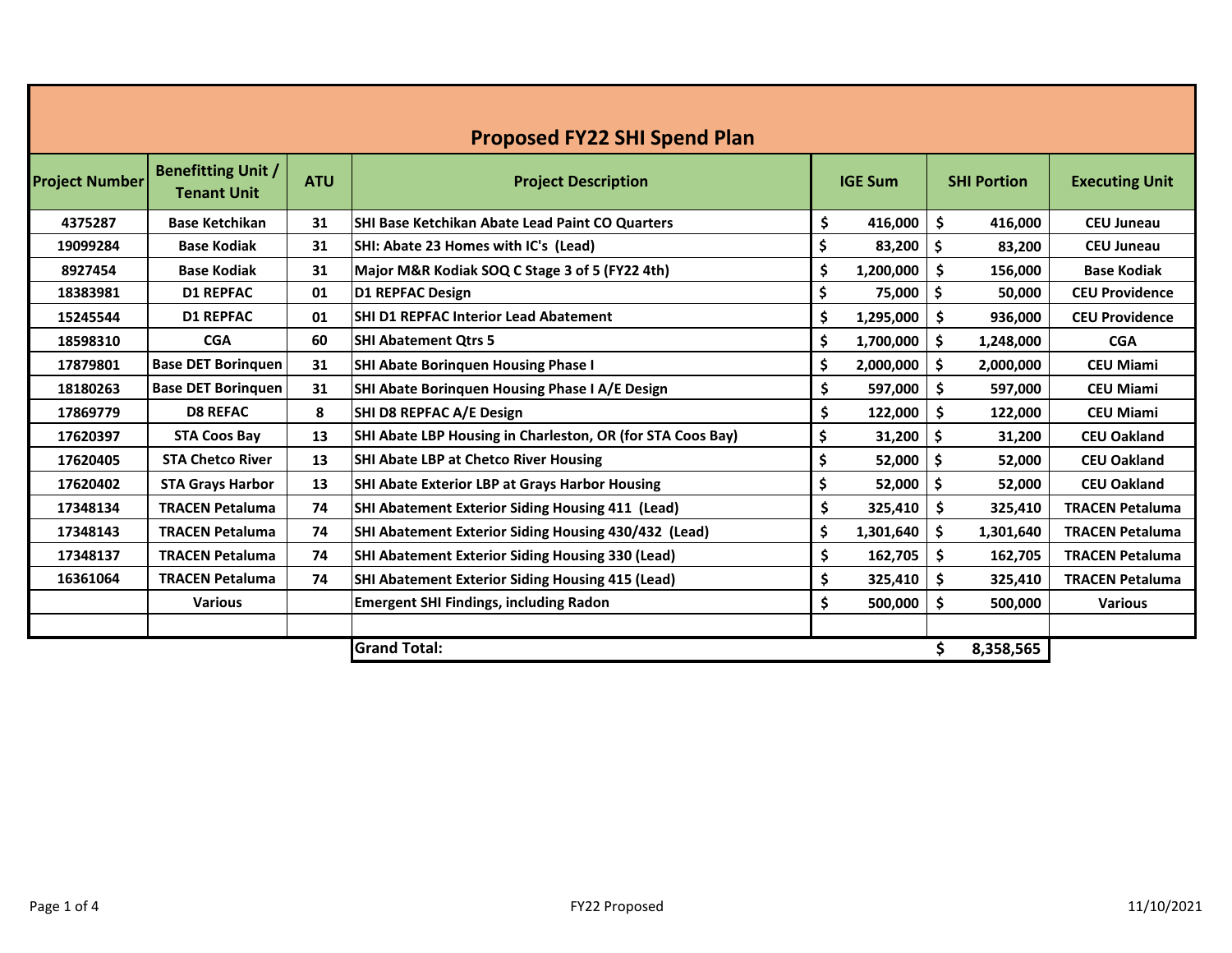| <b>FY22 Below the Cut Line SHI Projects</b> |                          |            |                                                                                                |    |                |     |         |                        |  |  |  |  |  |  |  |  |  |  |  |  |  |  |  |  |  |  |  |  |  |  |  |  |  |  |  |  |  |  |  |  |  |  |  |  |  |  |  |  |  |  |  |  |  |  |  |  |  |  |  |  |  |  |  |  |  |  |  |  |  |  |  |  |  |  |  |  |  |  |                    |                       |
|---------------------------------------------|--------------------------|------------|------------------------------------------------------------------------------------------------|----|----------------|-----|---------|------------------------|--|--|--|--|--|--|--|--|--|--|--|--|--|--|--|--|--|--|--|--|--|--|--|--|--|--|--|--|--|--|--|--|--|--|--|--|--|--|--|--|--|--|--|--|--|--|--|--|--|--|--|--|--|--|--|--|--|--|--|--|--|--|--|--|--|--|--|--|--|--|--------------------|-----------------------|
| <b>Project Number</b>                       | <b>Various</b>           | <b>ATU</b> | <b>Project Description</b>                                                                     |    | <b>IGE Sum</b> |     |         |                        |  |  |  |  |  |  |  |  |  |  |  |  |  |  |  |  |  |  |  |  |  |  |  |  |  |  |  |  |  |  |  |  |  |  |  |  |  |  |  |  |  |  |  |  |  |  |  |  |  |  |  |  |  |  |  |  |  |  |  |  |  |  |  |  |  |  |  |  |  |  | <b>SHI Portion</b> | <b>Executing Unit</b> |
| 17348140                                    | TRACEN Petaluma          | 74         | <b>SHI Abatement Exterior Siding Housing 308 (Lead)</b>                                        | \$ | 357,950        | ΙS  | 357,950 | <b>TRACEN Petaluma</b> |  |  |  |  |  |  |  |  |  |  |  |  |  |  |  |  |  |  |  |  |  |  |  |  |  |  |  |  |  |  |  |  |  |  |  |  |  |  |  |  |  |  |  |  |  |  |  |  |  |  |  |  |  |  |  |  |  |  |  |  |  |  |  |  |  |  |  |  |  |  |                    |                       |
| 8622815                                     | <b>SEC Valdez</b>        | 17         | <b>Valdez M&amp;R Housing Boiler Rooms</b>                                                     | \$ | 2,357,693      |     | 249,915 | <b>CEU Juneau</b>      |  |  |  |  |  |  |  |  |  |  |  |  |  |  |  |  |  |  |  |  |  |  |  |  |  |  |  |  |  |  |  |  |  |  |  |  |  |  |  |  |  |  |  |  |  |  |  |  |  |  |  |  |  |  |  |  |  |  |  |  |  |  |  |  |  |  |  |  |  |  |                    |                       |
| 05-C03058                                   | <b>STA Milford Haven</b> | 5          | <b>STA Milford Haven UPH</b>                                                                   | \$ | 250,000        |     | 53,000  | <b>CEU Cleveland</b>   |  |  |  |  |  |  |  |  |  |  |  |  |  |  |  |  |  |  |  |  |  |  |  |  |  |  |  |  |  |  |  |  |  |  |  |  |  |  |  |  |  |  |  |  |  |  |  |  |  |  |  |  |  |  |  |  |  |  |  |  |  |  |  |  |  |  |  |  |  |  |                    |                       |
| 01-P9178                                    | <b>STA Brant Point</b>   | 1          | <b>Repair Interior Nantucket Housing (FY-22 C-POP)</b>                                         | \$ | 1,400,000      |     | 636,000 | <b>CEU Providence</b>  |  |  |  |  |  |  |  |  |  |  |  |  |  |  |  |  |  |  |  |  |  |  |  |  |  |  |  |  |  |  |  |  |  |  |  |  |  |  |  |  |  |  |  |  |  |  |  |  |  |  |  |  |  |  |  |  |  |  |  |  |  |  |  |  |  |  |  |  |  |  |                    |                       |
| 8270993                                     | <b>USCGC HICKORY</b>     | 31         | Repair Housing Interiors Homer - White Alder Court (Phase 5 of 5)<br>(FY22 C-POP)              | \$ | 1,200,000      | ΙS  | 212,000 | <b>CEU Juneau</b>      |  |  |  |  |  |  |  |  |  |  |  |  |  |  |  |  |  |  |  |  |  |  |  |  |  |  |  |  |  |  |  |  |  |  |  |  |  |  |  |  |  |  |  |  |  |  |  |  |  |  |  |  |  |  |  |  |  |  |  |  |  |  |  |  |  |  |  |  |  |  |                    |                       |
| 9989146                                     | <b>SEC North Bend</b>    | 13         | Major Maintenance and Repair of Coos Bay Family Housing, OR<br>(Phase 3 of 4) (FY22 C-POP)     | \$ | 999,000        | l S | 318,000 | <b>CEU Oakland</b>     |  |  |  |  |  |  |  |  |  |  |  |  |  |  |  |  |  |  |  |  |  |  |  |  |  |  |  |  |  |  |  |  |  |  |  |  |  |  |  |  |  |  |  |  |  |  |  |  |  |  |  |  |  |  |  |  |  |  |  |  |  |  |  |  |  |  |  |  |  |  |                    |                       |
| 8555917                                     | <b>STA Neah Bay</b>      | 13         | Major Maintenance and Repair for Neah Bay Housing (Phase 1 of 2),<br>Neah Bay, WA (FY22 C-POP) | \$ | 897,500        | ΙS  | 300,000 | <b>CEU Oakland</b>     |  |  |  |  |  |  |  |  |  |  |  |  |  |  |  |  |  |  |  |  |  |  |  |  |  |  |  |  |  |  |  |  |  |  |  |  |  |  |  |  |  |  |  |  |  |  |  |  |  |  |  |  |  |  |  |  |  |  |  |  |  |  |  |  |  |  |  |  |  |  |                    |                       |
| 11696054                                    | <b>STA Kauai</b>         | 14         | <b>Repair Exteriors Kauai Housing (FY-22 C-POP)</b>                                            | \$ | 1,000,000      | - S | 212,000 | <b>CEU Honolulu</b>    |  |  |  |  |  |  |  |  |  |  |  |  |  |  |  |  |  |  |  |  |  |  |  |  |  |  |  |  |  |  |  |  |  |  |  |  |  |  |  |  |  |  |  |  |  |  |  |  |  |  |  |  |  |  |  |  |  |  |  |  |  |  |  |  |  |  |  |  |  |  |                    |                       |
| 13136241                                    | <b>STA Monterey</b>      | 11         | <b>SHI Abate/Encapsulate Lead Paint at Point Pinos Housing</b>                                 | \$ | 350,000        | - S | 265,000 | <b>CEU Oakland</b>     |  |  |  |  |  |  |  |  |  |  |  |  |  |  |  |  |  |  |  |  |  |  |  |  |  |  |  |  |  |  |  |  |  |  |  |  |  |  |  |  |  |  |  |  |  |  |  |  |  |  |  |  |  |  |  |  |  |  |  |  |  |  |  |  |  |  |  |  |  |  |                    |                       |
| 15204016                                    | <b>STA Tillamook</b>     | 13         | <b>SHI Abate Lead Based Paint at 1200 Garibaldi Ave</b>                                        | Ś  | 530,000        |     | 530,000 | <b>CEU Oakland</b>     |  |  |  |  |  |  |  |  |  |  |  |  |  |  |  |  |  |  |  |  |  |  |  |  |  |  |  |  |  |  |  |  |  |  |  |  |  |  |  |  |  |  |  |  |  |  |  |  |  |  |  |  |  |  |  |  |  |  |  |  |  |  |  |  |  |  |  |  |  |  |                    |                       |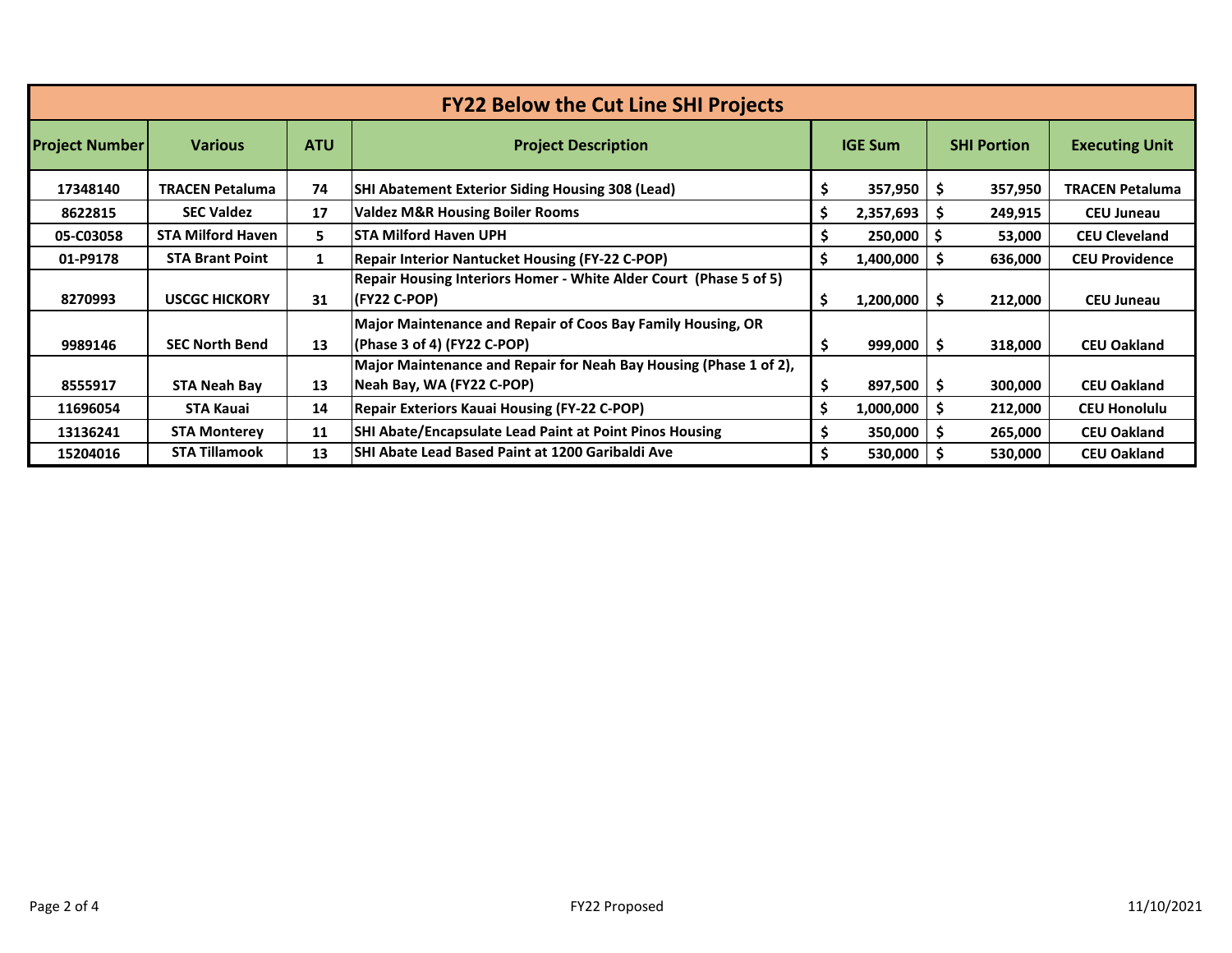| <b>Proposed FY23 SHI Spend Plan</b> |                                                 |            |                                                                                                |     |                |    |                    |                        |  |  |  |
|-------------------------------------|-------------------------------------------------|------------|------------------------------------------------------------------------------------------------|-----|----------------|----|--------------------|------------------------|--|--|--|
| <b>Project Number</b>               | <b>Benefitting Unit /</b><br><b>Tenant Unit</b> | <b>ATU</b> | <b>Project Description</b>                                                                     |     | <b>IGE Sum</b> |    | <b>SHI Portion</b> | <b>Executing Unit</b>  |  |  |  |
| <b>TBD</b>                          | <b>Base DET Boringuen</b>                       | 31         | <b>SHI Abate Borinquen Housing Phase II</b>                                                    | S   | 3,350,000      | -S | 3,350,000          | <b>CEU Miami</b>       |  |  |  |
| 17348136                            | <b>TRACEN Petaluma</b>                          | 74         | <b>SHI Abatement Exterior Siding Housing 301/309 (Lead)</b>                                    |     | $715,900$   \$ |    | 715,900            | TRACEN Petaluma        |  |  |  |
| 17348140                            | <b>TRACEN Petaluma</b>                          | 74         | <b>SHI Abatement Exterior Siding Housing 308 (Lead)</b>                                        | S   | 357,950        | -S | 357,950            | <b>TRACEN Petaluma</b> |  |  |  |
| 17348150                            | <b>TRACEN Petaluma</b>                          | 74         | <b>SHI Abatement Exterior Siding Housing 431 (Lead)</b>                                        |     | 787,488        | -S | 787,488            | <b>TRACEN Petaluma</b> |  |  |  |
| 15202643                            | <b>Base Kodiak</b>                              | 31         | Replace Piping Lower Government Hill (LGH) Housing Mods,<br><b>Base Kodiak</b>                 |     | 490,000        | .s | 216,320            | <b>CEU Juneau</b>      |  |  |  |
| 11133911                            | <b>STA Neah Bay</b>                             | 13         | Major Maintenance and Repair for Neah Bay Housing (Phase 2 of 2),<br>Neah Bay, WA (FY23 C-POP) | Ŝ   | 1,000,000      | Ŝ. | 350,000            | <b>CEU Oakland</b>     |  |  |  |
| 4641930                             | <b>Base Honolulu</b>                            | 31         | SHI Abate and Repair Exteriors Housing and Rec Center Wailupe                                  | \$. | 1,071,200      |    | 1,071,200          | <b>CEU Honolulu</b>    |  |  |  |
| <b>TBD</b>                          | <b>Base NOLA</b>                                | 31         | <b>SHI Abatement D8 REPFAC</b>                                                                 | Ŝ.  | 1,500,000      | -S | 1,081,600          | <b>CEU Miami</b>       |  |  |  |
| <b>TBD</b>                          | Various                                         |            | <b>Emergent SHI Findings</b>                                                                   | S   | 500,000        | Ŝ. | 500,000            | <b>Various</b>         |  |  |  |
|                                     |                                                 |            | <b>Grand Total:</b>                                                                            |     |                |    | 8,430,458          |                        |  |  |  |

| <b>FY23 Below the Cut Line SHI Projects</b> |                                                 |            |                                                                                                   |  |                |  |                    |                       |  |  |
|---------------------------------------------|-------------------------------------------------|------------|---------------------------------------------------------------------------------------------------|--|----------------|--|--------------------|-----------------------|--|--|
| <b>Project Number</b>                       | <b>Benefitting Unit /</b><br><b>Tenant Unit</b> | <b>ATU</b> | <b>Project Description</b>                                                                        |  | <b>IGE Sum</b> |  | <b>SHI Portion</b> | <b>Executing Unit</b> |  |  |
| 16462420                                    | <b>CGA</b>                                      | 60         | <b>SHI USCGA Lead and Asbestos Abatement Quarters 1 - REPFAC</b>                                  |  | 1,700,000      |  | 1,200,000          | <b>CGA</b>            |  |  |
|                                             | <b>STA Boothbay</b>                             |            |                                                                                                   |  |                |  |                    |                       |  |  |
| 5334995                                     | <b>Harbor</b>                                   |            | Major M&R Boothbay Harbor Duplex                                                                  |  | 550.000        |  | 162,240            | <b>CEU Providence</b> |  |  |
| 9989147                                     | <b>SEC North Bend</b>                           | 13         | Major Maintenance and Repair of Coos Bay Family Housing, OR CPOP<br>$(Phase 4 of 4) (FY23 C-POP)$ |  | 1,000,000      |  | 324,480            | <b>CEU Oakland</b>    |  |  |